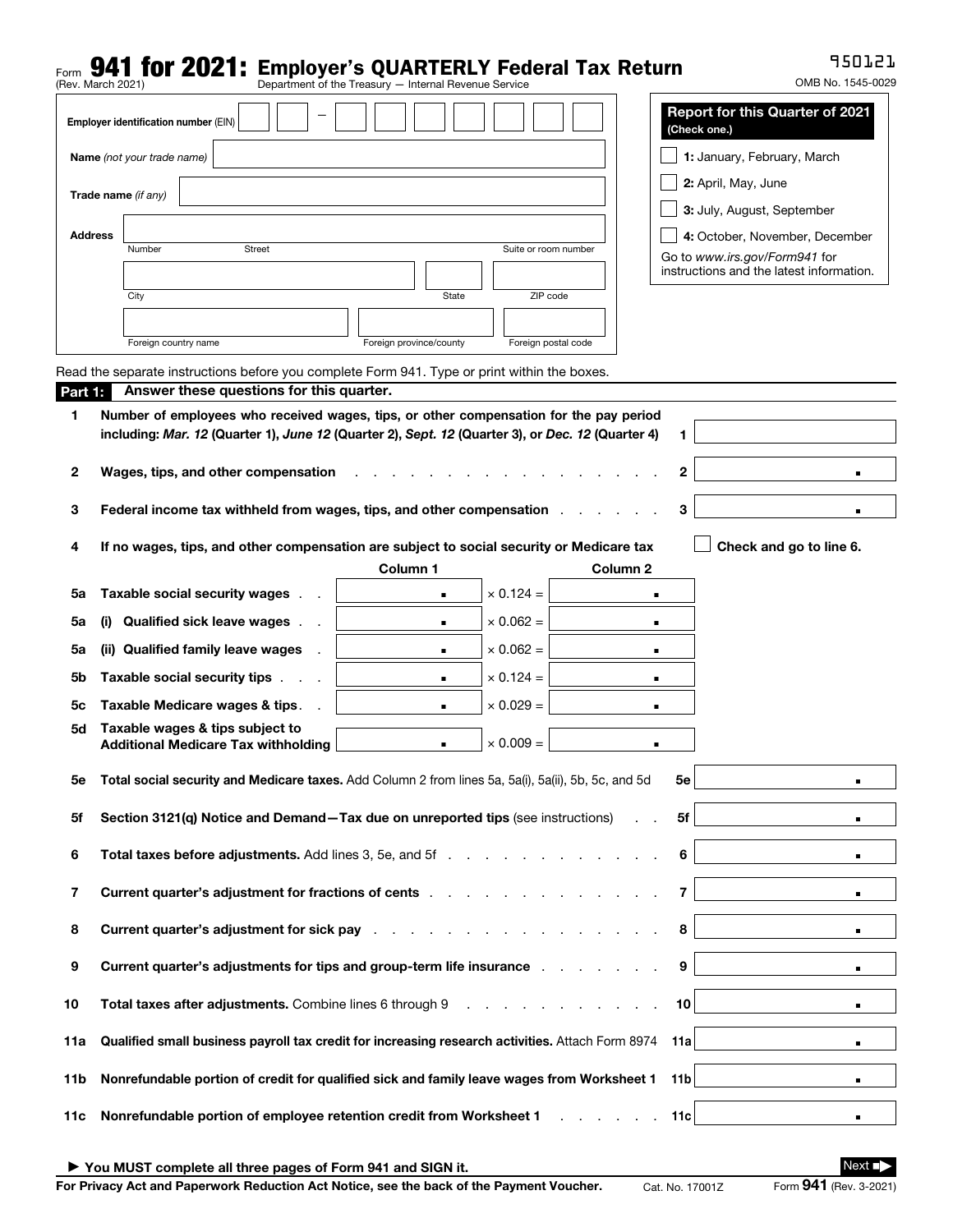|                                                                                                                                                                                                                                                                                                                                                                                                                                                                                                                                                                                                                                                                                                                                                                                                                                      |                                                          |                                               |                    |                                                                                                                                                                                                |                |  |                           |                                                                                                        | JJUCCJ                 |
|--------------------------------------------------------------------------------------------------------------------------------------------------------------------------------------------------------------------------------------------------------------------------------------------------------------------------------------------------------------------------------------------------------------------------------------------------------------------------------------------------------------------------------------------------------------------------------------------------------------------------------------------------------------------------------------------------------------------------------------------------------------------------------------------------------------------------------------|----------------------------------------------------------|-----------------------------------------------|--------------------|------------------------------------------------------------------------------------------------------------------------------------------------------------------------------------------------|----------------|--|---------------------------|--------------------------------------------------------------------------------------------------------|------------------------|
|                                                                                                                                                                                                                                                                                                                                                                                                                                                                                                                                                                                                                                                                                                                                                                                                                                      | Name (not your trade name)                               |                                               |                    |                                                                                                                                                                                                |                |  |                           | <b>Employer identification number (EIN)</b>                                                            |                        |
| Part 1:                                                                                                                                                                                                                                                                                                                                                                                                                                                                                                                                                                                                                                                                                                                                                                                                                              |                                                          |                                               |                    | Answer these questions for this quarter. (continued)                                                                                                                                           |                |  |                           |                                                                                                        |                        |
| 11d                                                                                                                                                                                                                                                                                                                                                                                                                                                                                                                                                                                                                                                                                                                                                                                                                                  | Total nonrefundable credits. Add lines 11a, 11b, and 11c |                                               |                    |                                                                                                                                                                                                |                |  | 11d                       |                                                                                                        |                        |
| 12                                                                                                                                                                                                                                                                                                                                                                                                                                                                                                                                                                                                                                                                                                                                                                                                                                   |                                                          |                                               |                    | Total taxes after adjustments and nonrefundable credits. Subtract line 11d from line 10                                                                                                        |                |  | $12 \,$                   |                                                                                                        |                        |
| 1За                                                                                                                                                                                                                                                                                                                                                                                                                                                                                                                                                                                                                                                                                                                                                                                                                                  |                                                          |                                               |                    | Total deposits for this quarter, including overpayment applied from a prior quarter and<br>overpayments applied from Form 941-X, 941-X (PR), 944-X, or 944-X (SP) filed in the current quarter |                |  | 13а                       |                                                                                                        | $\blacksquare$         |
| 13b                                                                                                                                                                                                                                                                                                                                                                                                                                                                                                                                                                                                                                                                                                                                                                                                                                  | Reserved for future use.                                 |                                               |                    |                                                                                                                                                                                                |                |  | 13b                       |                                                                                                        |                        |
| 13с                                                                                                                                                                                                                                                                                                                                                                                                                                                                                                                                                                                                                                                                                                                                                                                                                                  |                                                          |                                               |                    | Refundable portion of credit for qualified sick and family leave wages from Worksheet 1                                                                                                        |                |  | 13с                       |                                                                                                        | $\blacksquare$         |
| 13d                                                                                                                                                                                                                                                                                                                                                                                                                                                                                                                                                                                                                                                                                                                                                                                                                                  |                                                          |                                               |                    | Refundable portion of employee retention credit from Worksheet 1.                                                                                                                              |                |  | 13d                       |                                                                                                        |                        |
| 13e                                                                                                                                                                                                                                                                                                                                                                                                                                                                                                                                                                                                                                                                                                                                                                                                                                  |                                                          |                                               |                    | Total deposits and refundable credits. Add lines 13a, 13c, and 13d                                                                                                                             |                |  | 13e                       |                                                                                                        | п.                     |
| 13f                                                                                                                                                                                                                                                                                                                                                                                                                                                                                                                                                                                                                                                                                                                                                                                                                                  |                                                          |                                               |                    | Total advances received from filing Form(s) 7200 for the quarter.                                                                                                                              |                |  | 13f                       |                                                                                                        | $\blacksquare$         |
| 13g                                                                                                                                                                                                                                                                                                                                                                                                                                                                                                                                                                                                                                                                                                                                                                                                                                  |                                                          |                                               |                    | Total deposits and refundable credits less advances. Subtract line 13f from line 13e                                                                                                           |                |  | 13g                       |                                                                                                        | $\blacksquare$         |
| 14                                                                                                                                                                                                                                                                                                                                                                                                                                                                                                                                                                                                                                                                                                                                                                                                                                   |                                                          |                                               |                    | <b>Balance due.</b> If line 12 is more than line 13g, enter the difference and see instructions                                                                                                |                |  | 14                        |                                                                                                        |                        |
| 15                                                                                                                                                                                                                                                                                                                                                                                                                                                                                                                                                                                                                                                                                                                                                                                                                                   |                                                          |                                               |                    | <b>Overpayment.</b> If line 13g is more than line 12, enter the difference                                                                                                                     |                |  |                           | Check one: $\Box$ Apply to next return.                                                                | Send a refund.         |
| Part 2:                                                                                                                                                                                                                                                                                                                                                                                                                                                                                                                                                                                                                                                                                                                                                                                                                              |                                                          |                                               |                    | Tell us about your deposit schedule and tax liability for this quarter.                                                                                                                        |                |  |                           |                                                                                                        |                        |
| If you're unsure about whether you're a monthly schedule depositor or a semiweekly schedule depositor, see section 11 of Pub. 15.<br>Line 12 on this return is less than \$2,500 or line 12 on the return for the prior quarter was less than \$2,500,<br>16 Check one:<br>and you didn't incur a \$100,000 next-day deposit obligation during the current quarter. If line 12 for the prior<br>quarter was less than \$2,500 but line 12 on this return is \$100,000 or more, you must provide a record of your<br>federal tax liability. If you're a monthly schedule depositor, complete the deposit schedule below; if you're a<br>semiweekly schedule depositor, attach Schedule B (Form 941). Go to Part 3.<br>You were a monthly schedule depositor for the entire quarter. Enter your tax liability for each month and total |                                                          |                                               |                    |                                                                                                                                                                                                |                |  |                           |                                                                                                        |                        |
|                                                                                                                                                                                                                                                                                                                                                                                                                                                                                                                                                                                                                                                                                                                                                                                                                                      |                                                          | liability for the quarter, then go to Part 3. |                    |                                                                                                                                                                                                |                |  |                           |                                                                                                        |                        |
|                                                                                                                                                                                                                                                                                                                                                                                                                                                                                                                                                                                                                                                                                                                                                                                                                                      |                                                          | Tax liability: Month 1                        |                    |                                                                                                                                                                                                | ٠              |  |                           |                                                                                                        |                        |
|                                                                                                                                                                                                                                                                                                                                                                                                                                                                                                                                                                                                                                                                                                                                                                                                                                      |                                                          |                                               | Month <sub>2</sub> |                                                                                                                                                                                                | $\blacksquare$ |  |                           |                                                                                                        |                        |
|                                                                                                                                                                                                                                                                                                                                                                                                                                                                                                                                                                                                                                                                                                                                                                                                                                      |                                                          |                                               | Month 3            |                                                                                                                                                                                                | п              |  |                           |                                                                                                        |                        |
|                                                                                                                                                                                                                                                                                                                                                                                                                                                                                                                                                                                                                                                                                                                                                                                                                                      |                                                          | <b>Total liability for quarter</b>            |                    |                                                                                                                                                                                                |                |  | Total must equal line 12. |                                                                                                        |                        |
|                                                                                                                                                                                                                                                                                                                                                                                                                                                                                                                                                                                                                                                                                                                                                                                                                                      |                                                          |                                               |                    | Report of Tax Liability for Semiweekly Schedule Depositors, and attach it to Form 941. Go to Part 3.                                                                                           |                |  |                           | You were a semiweekly schedule depositor for any part of this quarter. Complete Schedule B (Form 941), |                        |
|                                                                                                                                                                                                                                                                                                                                                                                                                                                                                                                                                                                                                                                                                                                                                                                                                                      |                                                          |                                               |                    | ▶ You MUST complete all three pages of Form 941 and SIGN it.                                                                                                                                   |                |  |                           |                                                                                                        | Next                   |
| Page 2                                                                                                                                                                                                                                                                                                                                                                                                                                                                                                                                                                                                                                                                                                                                                                                                                               |                                                          |                                               |                    |                                                                                                                                                                                                |                |  |                           |                                                                                                        | Form 941 (Rev. 3-2021) |